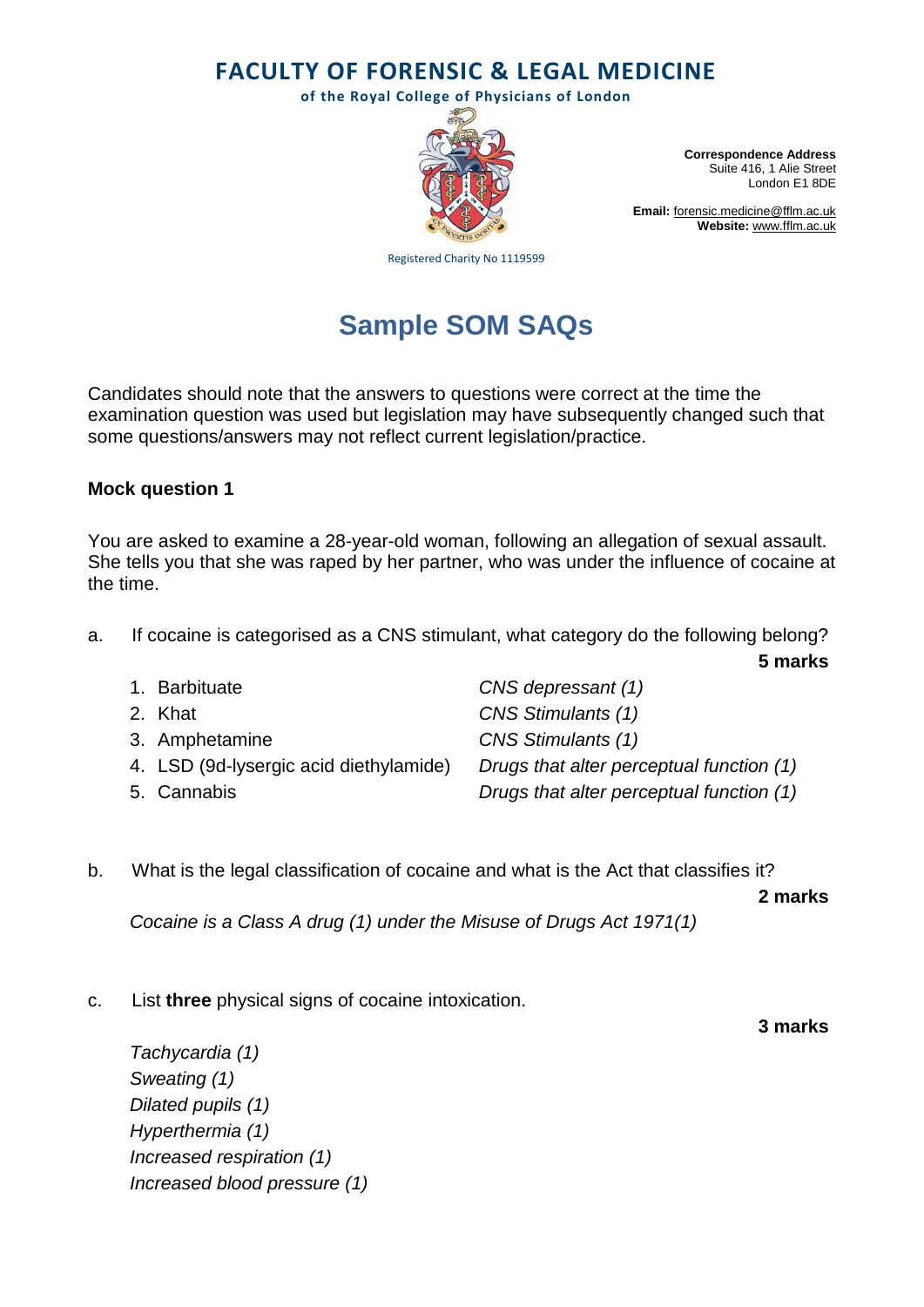d. List **three** possible behavioural effects of cocaine use.

*Impulsiveness (1) Aggressiveness (1) Increased libido (1) Paranoia (1) Delusions (1)*

e. How is cocaine converted to crack cocaine?

*Crack cocaine is produced when cocaine hydrochloride is dissolved in water and heated with a chemical reagent such as baking soda to free the alkaloid from the salt.*

f. Give a brief definition of "excited delirium".

*Excited delirium is a syndrome comprising hyperthermia, delirium, respiratory arrest and death, which can occur in users of cocaine and amphetamines.*

g. Briefly explain the forensic significance of excited delirium.

### **2 marks**

*Individuals are highly agitated and paranoid and can die suddenly. This can be a risk for detainees in police custody, and if this condition is suspected then immediate transfer to hospital is indicated.*

The complainant tells you that her partner uses cocaine frequently, and has been physically violent towards her on many occasions.

h. List **three** questions you should ask her in your risk assessment.

**3 marks**

*Is the violence escalating? (1) Are there children in the family and if so have they witnessed the violence? (1) Is Laura aware of help available, such as an independent Domestic Violence advisor, women's refuges? (1) Has she thought about an exit plan or strategy to escape? (1)*

**3 marks**

**1 mark**

**2 marks**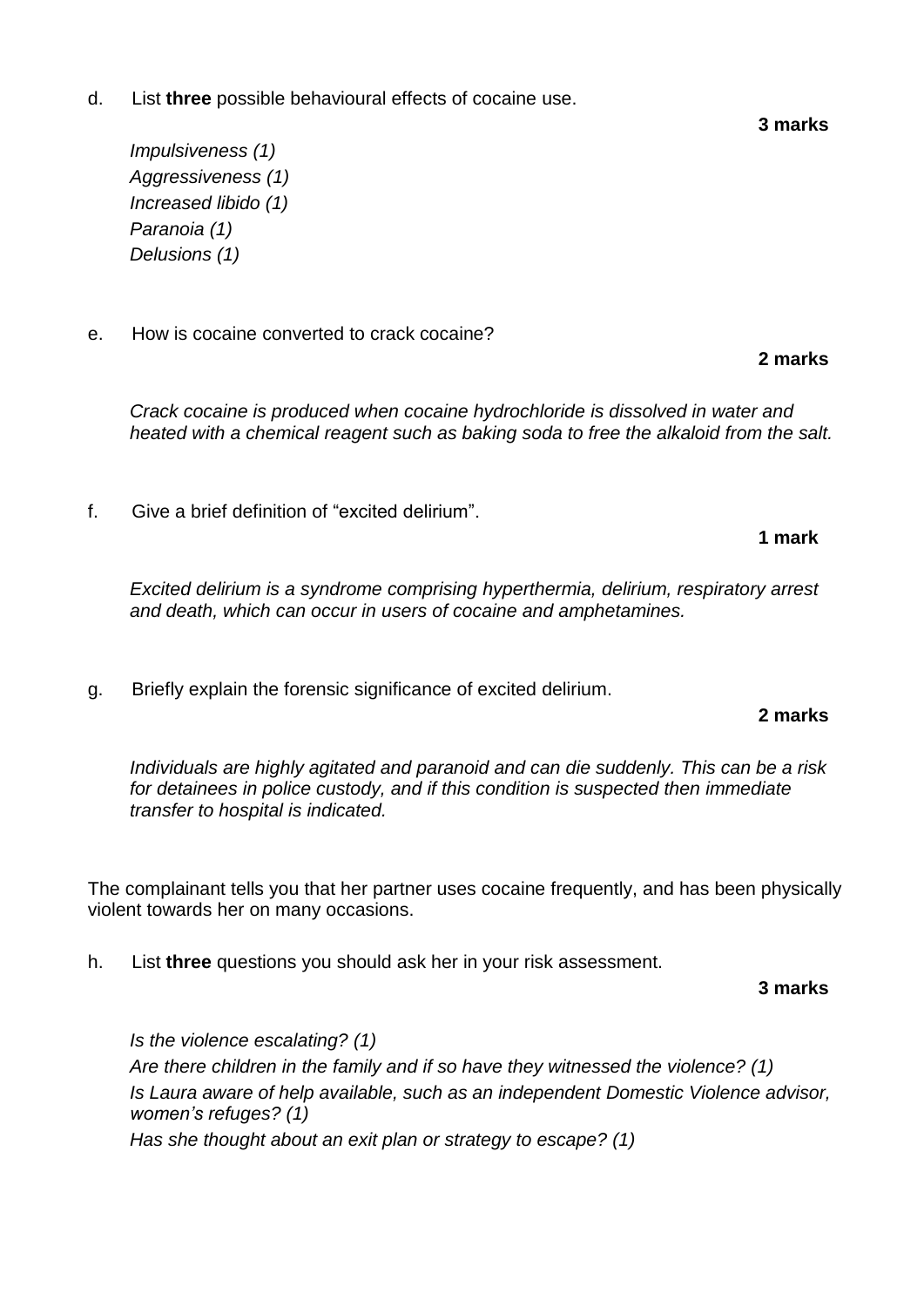The complainant tells you she has two young children who have been in the room during the last few times her partner has hit her. She is aware of sources of help but does not want to access these at this time. She does not want anyone to be informed of the domestic violence and asks you not to tell anyone.

i. Should you respect her wishes of confidentiality? Yes or No.

**2 marks**

*No*

j. What should you do? Briefly explain reasons for your chosen course of action.

**2 marks**

*Refer to child protection / social services (1) You cannot keep this information to yourself because you have a statutory duty to share this information under the Children Act. Because the welfare of the children is paramount, you must contact the Child Protection Team. (1)*

k. At the time the complainant presents to the police and the doctor, she may be suffering from acute psychological trauma. Give **two** examples of how this might affect how the situation should be handled.

## **2 marks**

*Acute trauma can affect recall and so full accounts should not be taken immediately (1) Acute trauma can influence the way a person presents to the professionals, and professionals should be aware that there is no "normal" way that a woman will behave after being raped. (1)*

l. List **four** features of post- traumatic stress disorder.

**4 marks**

*Nightmares (1) Intrusive thoughts (1) Flashbacks (1) Numbing of emotions (1) Avoidance behavior (1)*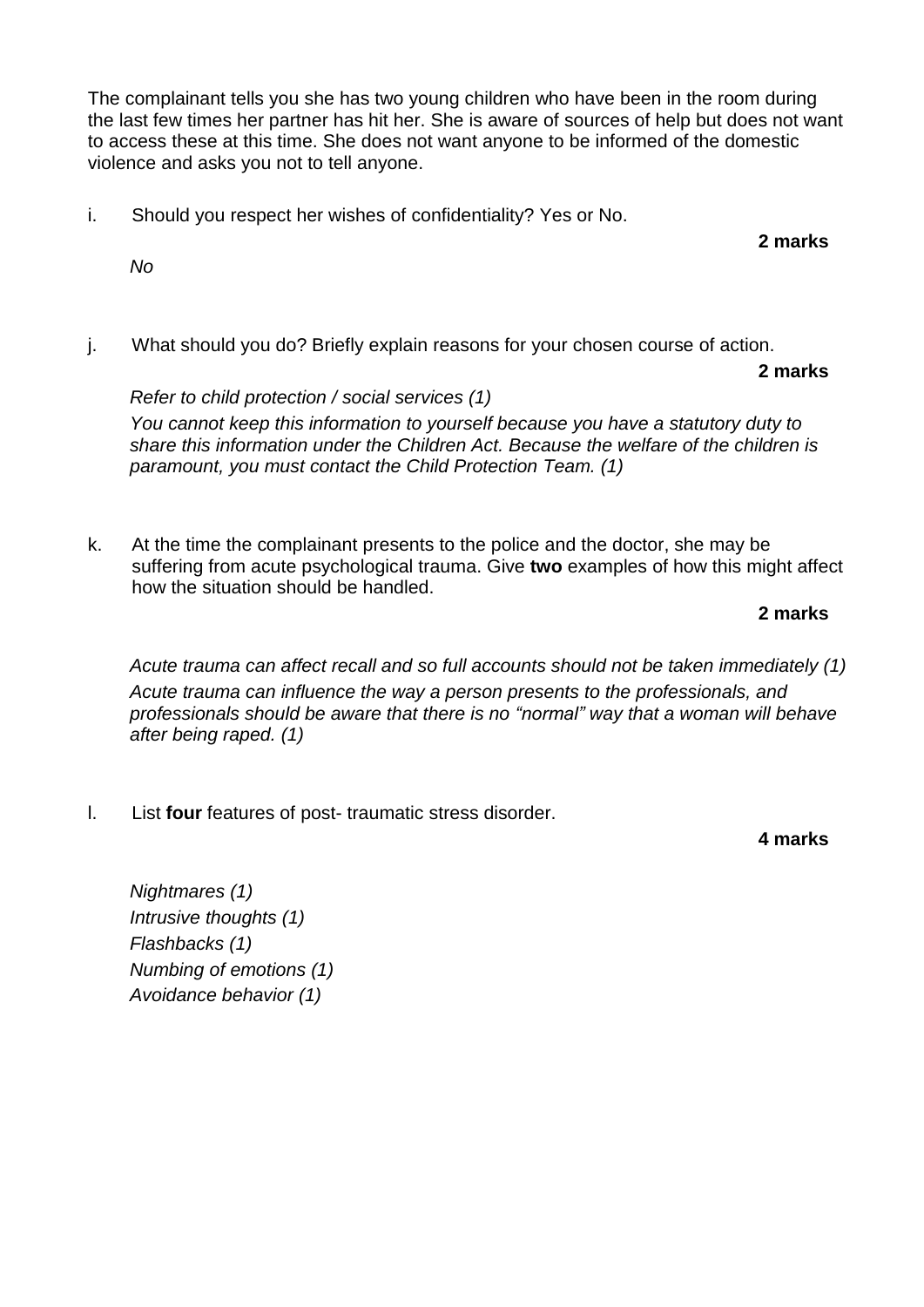## **Mock question 2**

You have just examined a 6-year-old boy because of allegations that he may have been sexually abused. You find several anal warts.

a. Confidentiality is not absolute. List **five** reasons why information can be disclosed by a doctor to a third party.

*The person with parental responsibility consents (1) It is required by law (1) It is justified in the public interest (1) By order of a presiding officer of a Court (1) To protect the child (1)*

b. What is the causative agent of ano-genital warts?

*The Human Papilloma virus.*

c. List **four** proposed mechanisms for acquisition:

*Vertical transmission from infected mother (1) Autoinoculation from non-genital warts (1) Hetero-inoculation (contact between the ano-genital region and infected second party or contaminated objects) (1) Sexual (1)*

d. Which would be the most likely cause in this case and give **three** reasons why.

**4 marks**

*Sexual (1)*

*Currently evidence only exists for perinatal or sexual transmission (1) Unlikely vertical transmission in view of age though precise cut off age below which is assumed to occur is unclear (1) Only evidence from single cases for autoinoculation (1)*

**1 mark**

**4 marks**

**5 marks**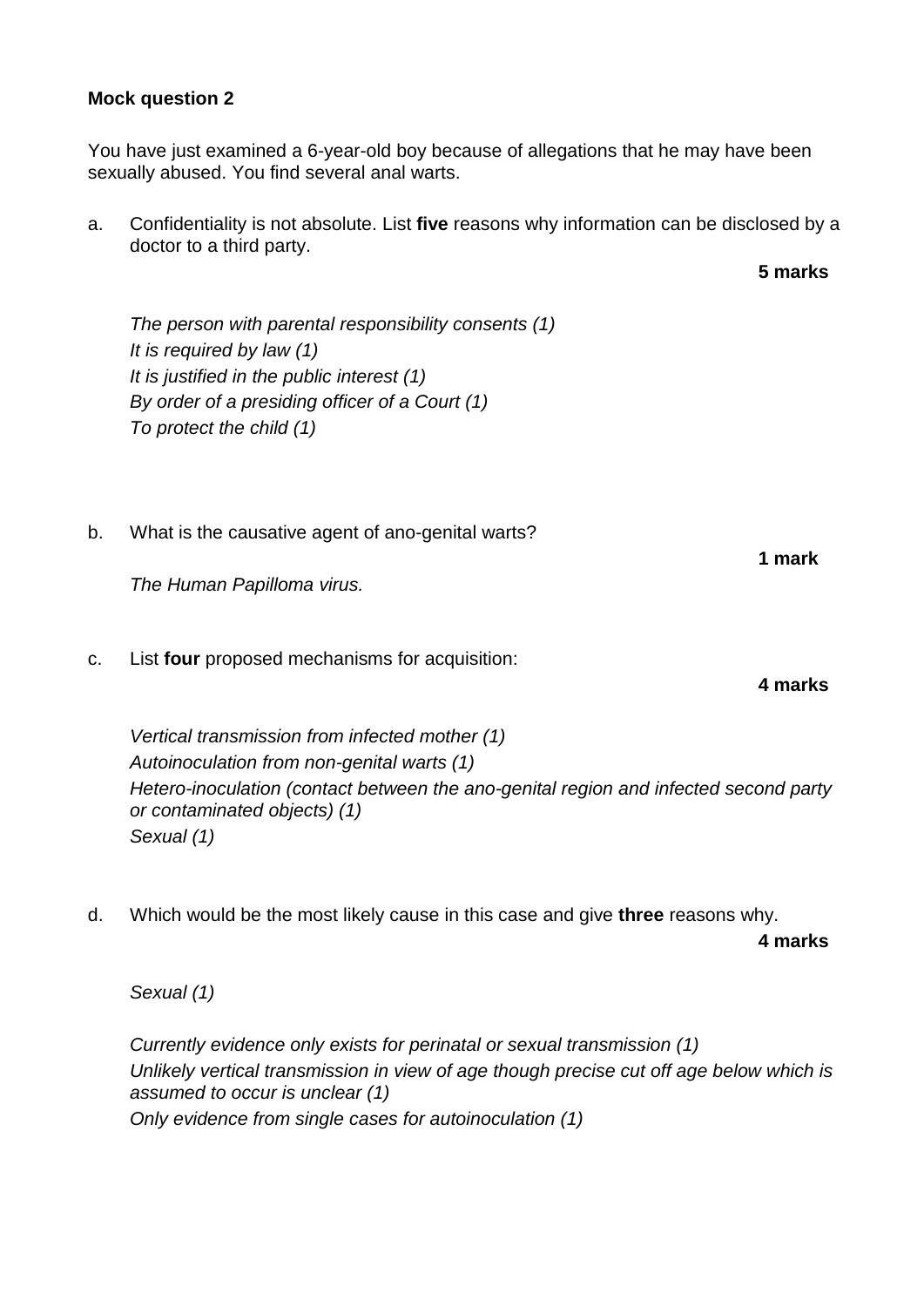e. What **four** possible screening tests for sexually transmitted infections would you consider when examining the patient?

**4 marks**

*If urethral discharge then meatal swab (1) Urine sample for chlamydia and gonorrhea (1) Rectal swab for chlamydia and gonorrhea (1) If oral assault suspected then pharyngeal swab for chlamydia and gonorrhea; Blood for HIV, HBV, HCV and syphilis (1)*

f. List **three** pieces of information that must be noted to ensure chain of evidence when submitting any samples taken.

**3 marks**

*Date and time sample taken (1) Date and time sample handed over (1) Name of person who took sample (1) Name of person to whom sample handed over (1) Nature of sample (1) Name (or other identifying method) from whom sample is taken (1)*

g. List five ano-genital findings that may mimic abuse in pre-pubertal children.

**5 marks**

*Anal fissure due to other mechanisms (1) Skin tags (1) Accidental straddle injuries (1) Congenital failure of fusion of median raphe (1) Perianal Crohn's disease (1) Lichen sclerosis et atrophicus (1) Urethral prolapse, caruncle (1)*

- h. For the following terms, give both a medical definition and an explanation in lay terms. **6 marks**
	- i. Anal canal *Medical: the terminal part of the large intestine extending from the rectum to the anal orifice (1) Lay: back passage (1)*